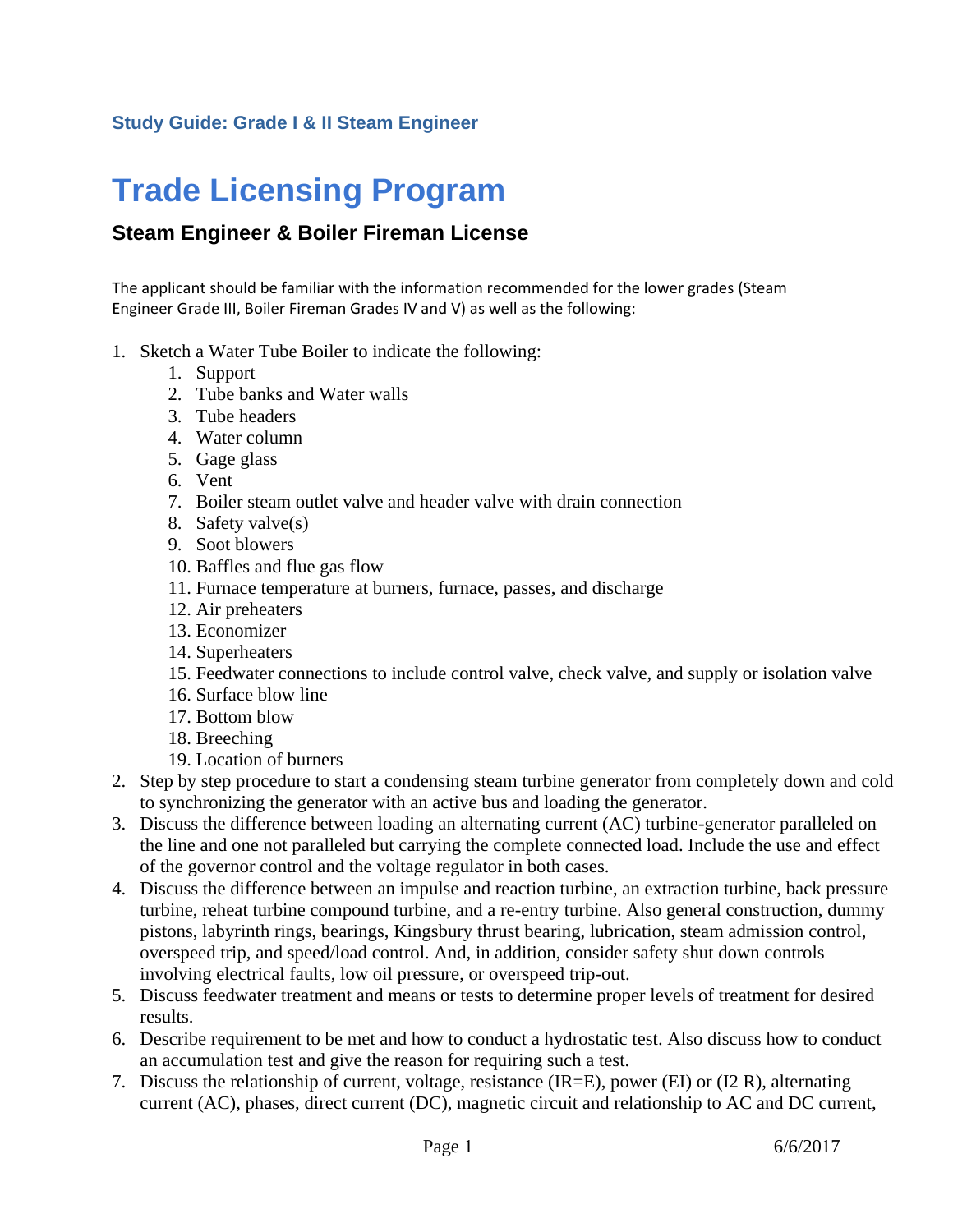transformers, DC magnetic coils, generator excitation, how AC and DC current is generated, AC single phase and three phase motors, how rotation direction is controlled in single phase and three phase motors-AC, rotation direction obtained in DC motors, the use of collector rings, slip rings, commutators, induction, power factor, circuit breakers, time over-current relays, fuses, differential relays, low voltage relays, process of synchronism, meggers, etc.

- 8. Discuss the operation and troubleshooting a continuously operating 500 SCFM or larger air compressor to include loading control, temperature control, moisture removal, safety devices, air valves and determining faulty suction or exhaust valves. Include intake filters, aftercooler, intercooler, and receiver.
- 9. Discuss steam tables and the use of mollier charts to graphically illustrate the characteristics of steam and water. Describe what is involved at critical pressure and temperature latent heat, sensible heat, superheat, steam density, water density enthalpy of liquid, enthalpy of evaporation, enthalpy of superheated steam and changes brought by changes of pressure.
- 10. Discuss barometric condensers and surface condensers, the advantage of using a condenser on a steam turbine, and how the air is removed from a condenser.
- 11. Discuss the combustion control process giving the requirements for efficient combustion and how it is adapted to natural gas or fuel oil of all grades. Include an explanation of metered controls to obtain proper fuel-air ratio throughout boiler load range.
- 12. Define the following terms related to steam engineering:
	- 1. British thermal unit (BTU)
	- 2. Foot pound
	- 3. Latent heat
	- 4. Specific gravity
	- 5. Mechanical Equivalent
	- 6. Inertia
	- 7. Convection
	- 8. Matter
	- 9. Momentum
	- 10. Siphon
	- 11. Clearance pockets
	- 12. Intercooler
	- 13. Aftercooler
	- 14. Horse power of engine
	- 15. Axial flow
	- 16. Dynamic
	- 17. Static
	- 18. Alkaline
	- 19. Atomic weight
	- 20. Electron
	- 21. Ampere
	- 22. Volt
	- 23. Resistance
	- 24. Power
	- 25. Barometer
	- 26. Hydrometer
	- 27. Boyles Law